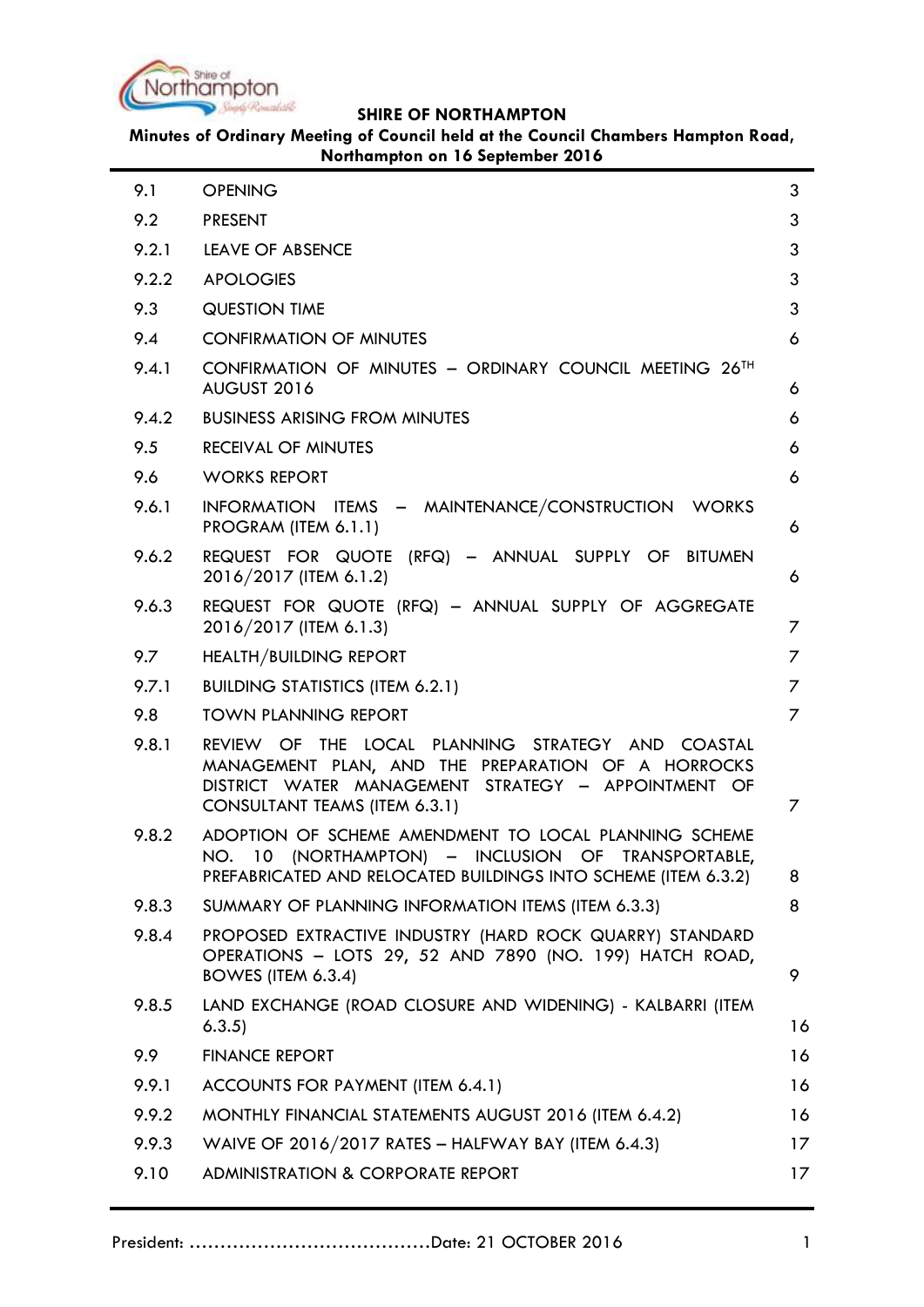

|        | <b>Control</b> Americans,<br><b>SHIRE OF NORTHAMPTON</b>                                                              |    |
|--------|-----------------------------------------------------------------------------------------------------------------------|----|
|        | Minutes of Ordinary Meeting of Council held at the Council Chambers Hampton Road,<br>Northampton on 16 September 2016 |    |
| 9.10.1 | TENDER - KALBARRI TENNIS, NETBALL & BASKETBALL COURTS (ITEM                                                           |    |
|        | 6.5.1)                                                                                                                | 17 |
| 9.10.2 | EXPRESSIONS OF INTEREST - PLAYING LIGHTS, KALBARRI TENNIS,<br>NETBALL & BASKETBALL COURTS (ITEM 6.5.2)                | 17 |
| 9.10.3 | LEASE OF COUNCIL CONTROLLED PROPERTY (ITEM 6.5.3)                                                                     | 18 |
| 9.10.4 | LAND TENURE - NORTHAMPTON RSL (ITEM 6.5.4)                                                                            | 18 |
| 9.10.5 | PROPOSED COMMUNITY CONCERTS - NORTHAMPTON AND KALBARRI<br>- HOSTING RAY RYDER (ITEM 6.5.5)                            | 18 |
| 9.11   | SHIRE PRESIDENT'S REPORT                                                                                              | 19 |
| 9.12   | DEPUTY SHIRE PRESIDENT'S REPORT                                                                                       | 19 |
| 9.13   | <b>COUNCILLORS' REPORTS</b>                                                                                           | 19 |
| 9.13.1 | <b>CR HOLT</b>                                                                                                        | 19 |
| 9.13.2 | <b>CR CARSON</b>                                                                                                      | 19 |
| 9.13.3 | <b>CR SUCKLING</b>                                                                                                    | 19 |
| 9.14   | <b>INFORMATION BULLETIN</b>                                                                                           | 20 |
| 9.15   | NEW ITEMS OF BUSINESS                                                                                                 | 20 |
| 9.16   | <b>NEXT MEETING OF COUNCIL</b>                                                                                        | 20 |
| 9.17   | <b>CLOSURE</b>                                                                                                        | 20 |
|        |                                                                                                                       |    |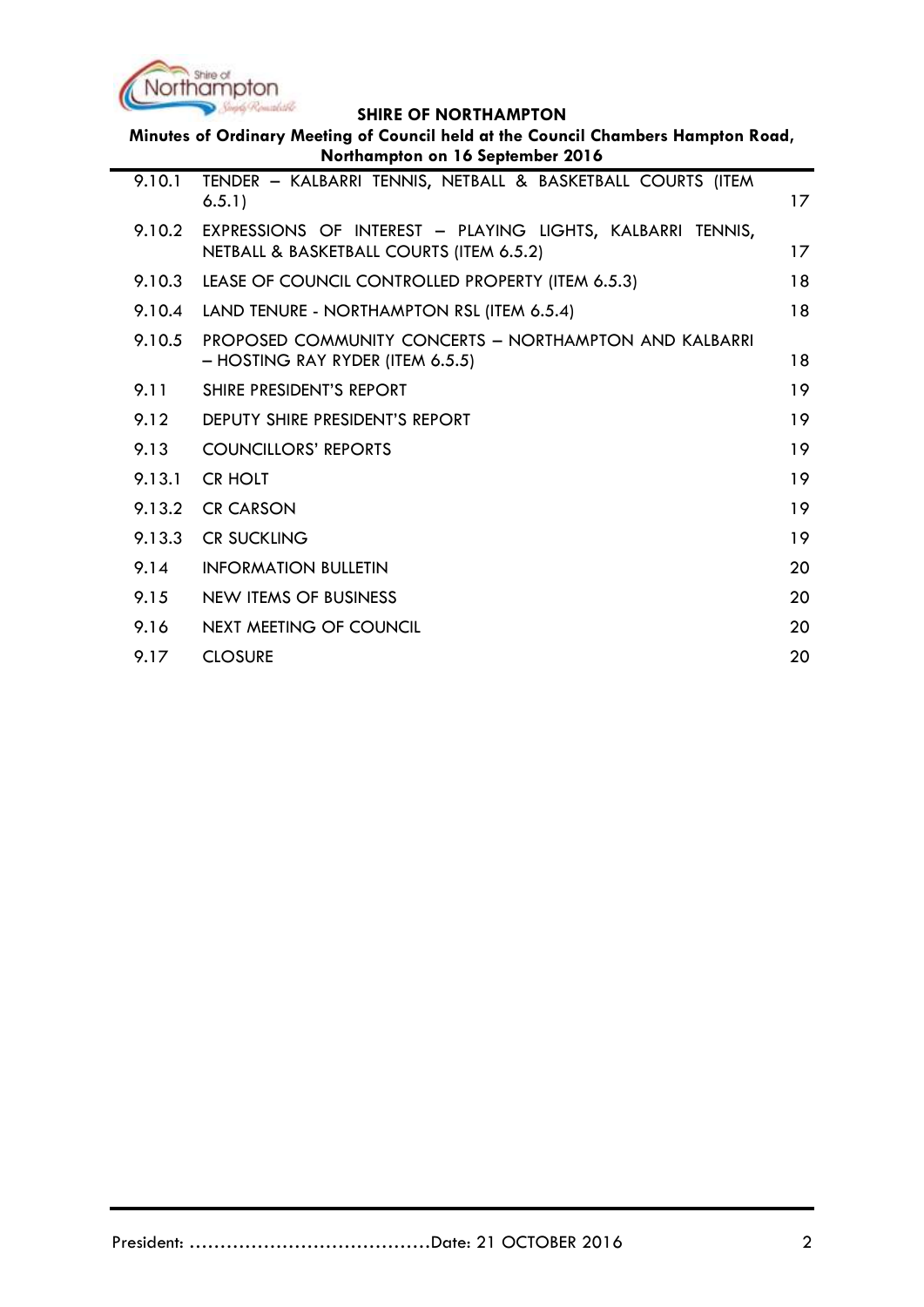

**Minutes of Ordinary Meeting of Council held at the Council Chambers Hampton Road, Northampton on 16 September 2016**

#### <span id="page-2-0"></span>**9.1 OPENING**

The President thanked all Councillors, staff and members of the gallery present for their attendance and declared the meeting open at 1.00pm.

#### <span id="page-2-1"></span>**9.2 PRESENT**

| Cr C Simkin                                                 | President                      | Northampton Ward |
|-------------------------------------------------------------|--------------------------------|------------------|
| Cr M Scott                                                  | Deputy President               | Kalbarri Ward    |
| Cr T Carson                                                 |                                | Northampton Ward |
| Cr D Stanich                                                |                                | Northampton Ward |
| Cr R Suckling                                               |                                | Northampton Ward |
| Cr M Holt                                                   |                                | Kalbarri Ward    |
| Cr S Krakouer                                               |                                | Kalbarri Ward    |
| Mr Garry Keeffe                                             | <b>Chief Executive Officer</b> |                  |
| <b>Mr Grant Middleton</b><br>Deputy Chief Executive Officer |                                |                  |
| <b>Manager of Works</b><br>Mr Neil Broadhurst               |                                |                  |
| <b>Mrs Deb Carson</b>                                       | <b>Planning Officer</b>        |                  |

#### <span id="page-2-2"></span>9.2.1 LEAVE OF ABSENCE

Cr Pike

#### <span id="page-2-3"></span>9.2.2 APOLOGIES

Cr Stock-Standen

#### <span id="page-2-4"></span>**9.3 QUESTION TIME**

Mr Rob Horstman (former President of the Northampton Child Care Association) addressed Council, thanking Council for their involvement, support and assistance in keeping the doors of the NCCA open, and for helping them to attain a level of financial sustainability. Mr Hortsman advised that the group has now subsequently repaid the funds given to the Association by the Council, as a gesture of thanks and good will.

Cr Simkin acknowledged and thanked Mr Hortsman for his address to Council.

Ms Tonya Constantine asked Council if the Northampton Shire Council or councillors, as individuals or as beneficiaries of a company or trust, have been offered any inducement by Boral or any of its subsidiaries, to support the proposed Hard rock quarry such as, but not limited to, construction of dwellings for council use; the promise of contracts for works such as road works, cartage of water, rock or fuel.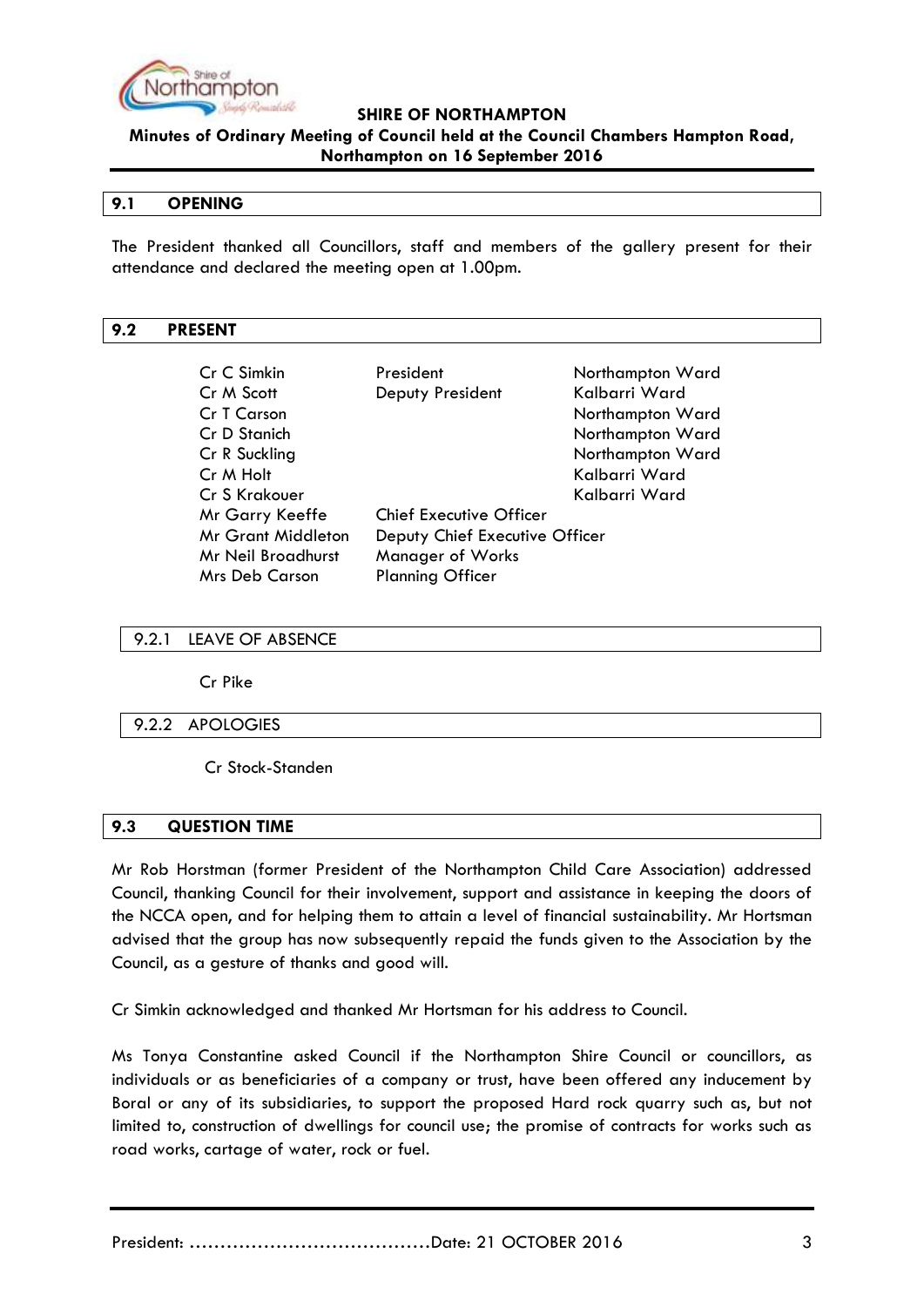

## **Minutes of Ordinary Meeting of Council held at the Council Chambers Hampton Road, Northampton on 16 September 2016**

Cr Simkin addressed Ms Constantine"s question stating that no inducements had ever been offered or accepted by the Northampton Shire Council or its Councillors.

Ms Constantine also raised the issue of precoating the crushed granite and stated that the information relating to this within the Agenda report was inadequate. Ms Constantine questioned what chemicals would be used in the precoating process, how the chemical waste is managed, and how Council could approve a project that would be using an unknown chemical to coat 200,000 tonnes of rock per year.

Cr Simkin responded that the precoating substance was a diesel mixture however an answer couldn"t be provided in relation to the composition of the chemicals used.

Ms Constantine also asked whether, during the Planning Officer"s site visit to Boral"s Orange Grove rock quarry, the Planning Officer asked any of the nearby residents of the quarry what effect living close to a quarry had on their quality of life.

CEO Garry Keeffe advised that this was not the role of Local Government to do so.

Ms Margi Weir addressed Council stating that Boral, in their response to landowners concerns regarding groundwater resource impacts, had not given adequate consideration to the local water supplies, and requested that Condition 36 of the recommendation for development approval have much tighter controls than it currently has.

Cr Simkin advised that tighter conditions would be given further consideration.

Ms Weir also asked why the impacts on residents didn"t apply to Boral, and why the site of the proposed hard rock quarry was even being considered when there is a second quarry in the district which is not currently being used, and questioned why Council was pushing an agenda and questioned whether Council had a vested interest in the quarry.

Cr Simkin responded that the Council was neither pushing an agenda, nor have a vested interest in the proposal. It is the statutory duty and role of Council to determine the application.

Ms Nicola Hearman addressed the issue of the school bus and requested that Council require Boral to deliver school children to the Jackson Rd turnoff and provide a sealed road to that location, as was stated would occur in the Management Plan and which was reinforced by Boral representative Anthony Watson in his correspondence.

Planning Officer Deb Carson advised that there is difficulty in requiring this given that the Department of Transport regulates the school bus stop locations, however it was acknowledge by Council and staff that the concerns regarding the school bus could be given more consideration in the conditions of approval (if granted).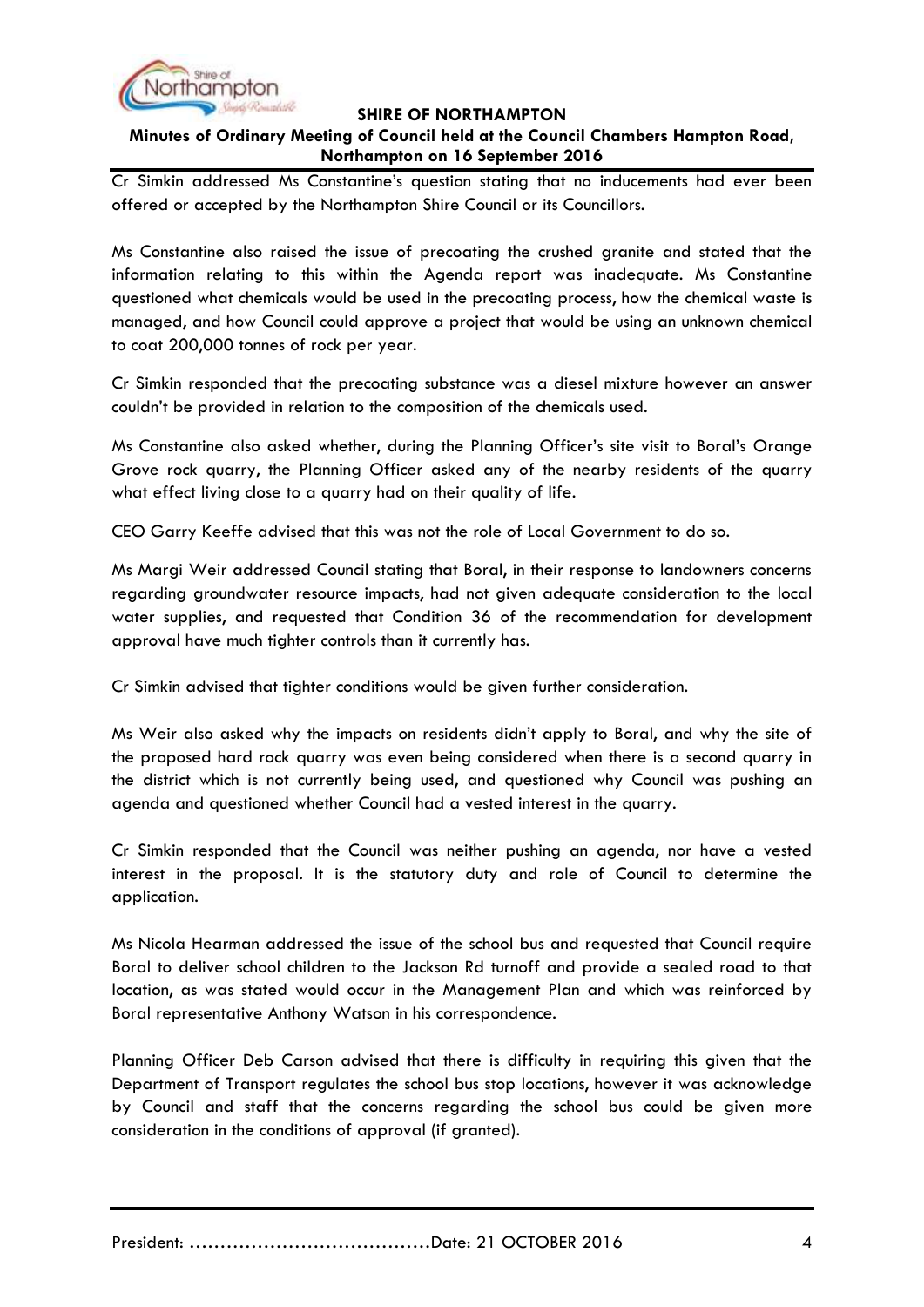

## **Minutes of Ordinary Meeting of Council held at the Council Chambers Hampton Road, Northampton on 16 September 2016**

Ms Nicola Hearman also stated that the proposal went against the provisions of the Local Planning Strategy, quoting an excerpt from the Strategy relating to the Moresby Ranges.

The Planning Officer advised that the excerpt was taken from section 5.8 which relates to the Moresby Range land units (in relation to Part V – Land Capabilities section of the Local Planning Strategy), not the Moresby Precinct as it had been interpreted by landowners, and therefore the excerpt is not applicable to the proposed quarry landholding, as this landholding falls within the Northampton Block land unit area (refer to LPS Figure 4).

Ms Hearman also advised that the noise consultants had been contacted to question where the measurement was taken from with regard to the point of noise emissions for their noise modelling. Ms Hearman advised that the consultant stated that this measurement was taken from the height of the bund, not the edge of the quarry pit.

This information was noted by Council.

Mr Peter Treharne addressed Council asking why only one site was drilled for granite identification and testing.

CEO Garry Keeffe advised that the drilling and mineral investigations undertaken by the applicant were not a Council consideration.

Mr Roy Routledge addressed Council asking whether other locations for the provision of hard rock granite had been considered during the site selection process.

CEO Garry Keeffe advised that it was not the role of the Local Government to direct applicants to other more suitable locations, and that the Council had received an application for a rock quarry upon the given lot with which it has to assess against its Town Planning provisions.

Mr Lyndon Crudeli addressed Council asking why the other, existing quarry site was not a planning consideration.

CEO Garry Keeffe advised that it is not the role of the Local Government to direct applicants to suitable sites, and that its role is to assess applications as they are received on their own merits.

Mr John Angell addressed Council asking if the local government would provide protection for damage incurred to dwellings as a result of the quarry operations.

Conditions 30 and 31 were read to Mr Angell, with the conditions requiring the applicant to undertake structural surveys of all buildings and other assets including cement water tanks prior to the commencement of any blasting operations, and that the proponent would be

President: …………………………………Date: 21 OCTOBER 2016 5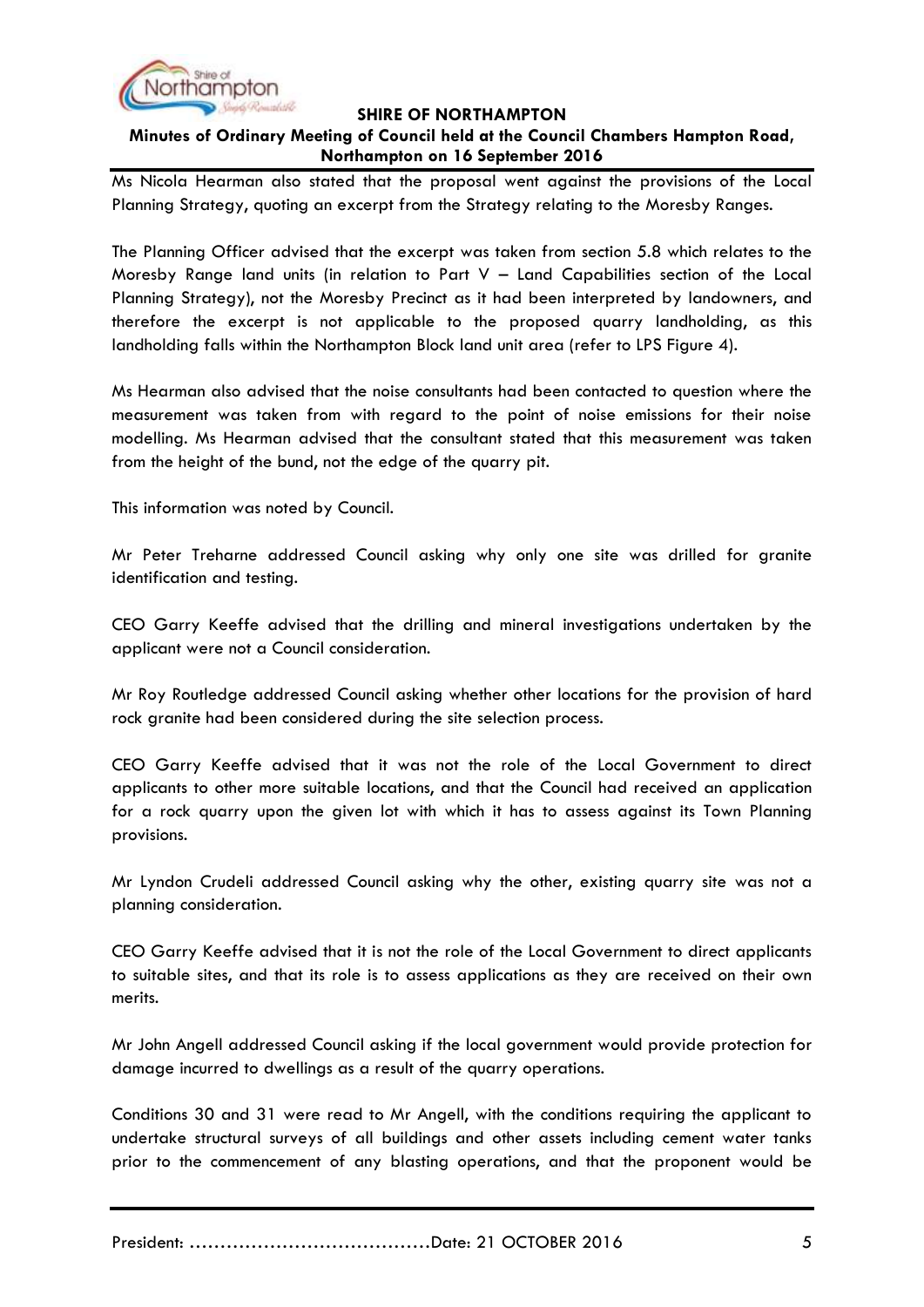

## **Minutes of Ordinary Meeting of Council held at the Council Chambers Hampton Road, Northampton on 16 September 2016**

required to rectify any damage incurred thereafter if they were the result of quarrying activities.

## <span id="page-5-1"></span><span id="page-5-0"></span>**9.4 CONFIRMATION OF MINUTES**

9.4.1 CONFIRMATION OF MINUTES - ORDINARY COUNCIL MEETING 26<sup>TH</sup> AUGUST 2016

Moved Cr SCOTT, seconded Cr SUCKLING

That the minutes of the Ordinary Meeting of Council held on the 26<sup>th</sup> August 2016 be confirmed as a true and correct record.

CARRIED 7/0

<span id="page-5-2"></span>9.4.2 BUSINESS ARISING FROM MINUTES

Nil

#### <span id="page-5-3"></span>**9.5 RECEIVAL OF MINUTES**

Nil

#### <span id="page-5-5"></span><span id="page-5-4"></span>**9.6 WORKS REPORT**

9.6.1 INFORMATION ITEMS - MAINTENANCE/CONSTRUCTION WORKS PROGRAM (ITEM 6.1.1)

**Noted** 

<span id="page-5-6"></span>9.6.2 REQUEST FOR QUOTE (RFQ) – ANNUAL SUPPLY OF BITUMEN 2016/2017 (ITEM 6.1.2)

Moved Cr CARSON, seconded Cr HOLT

That the Request for Quote (RFQ) (Supply, Spray Bituminous Products) submitted by Boral for the annual 2016/2017 supply of road bitumen be accepted.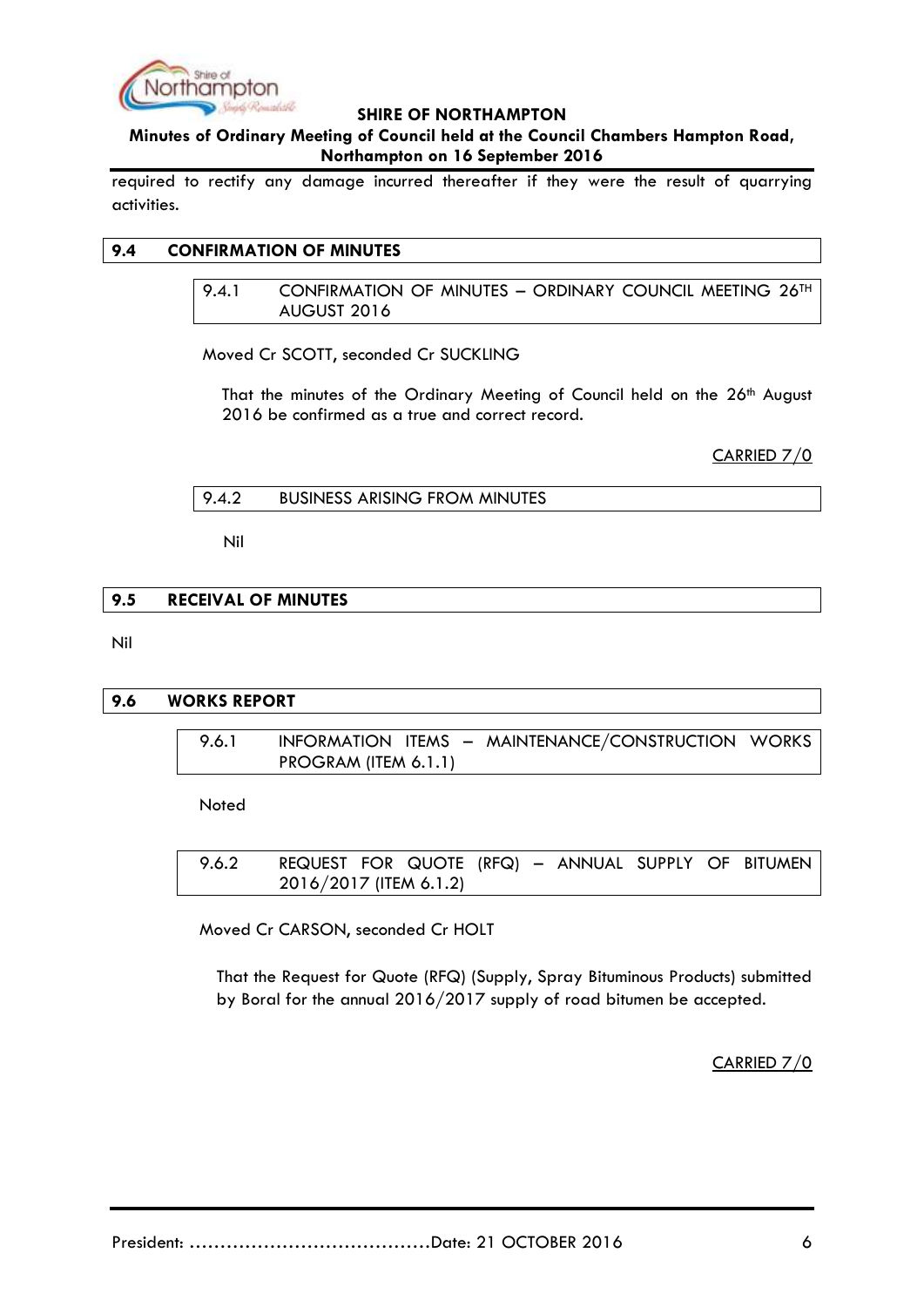

## <span id="page-6-0"></span>**Minutes of Ordinary Meeting of Council held at the Council Chambers Hampton Road, Northampton on 16 September 2016**

9.6.3 REQUEST FOR QUOTE (RFQ) – ANNUAL SUPPLY OF AGGREGATE 2016/2017 (ITEM 6.1.3)

Moved Cr SCOTT, seconded Cr SUCKLING

That the Request for Quote (RFQ) (Supply and Deliver Sealing Aggregates) submitted by Holcim Australia Pty Ltd for the 2016/2017 annual supply of road aggregate be accepted.

CARRIED 7/0

Neil Broadhurst departed the meeting at 2:37pm

## <span id="page-6-2"></span><span id="page-6-1"></span>**9.7 HEALTH/BUILDING REPORT**

9.7.1 BUILDING STATISTICS (ITEM 6.2.1)

**Noted** 

## <span id="page-6-4"></span><span id="page-6-3"></span>**9.8 TOWN PLANNING REPORT**

9.8.1 REVIEW OF THE LOCAL PLANNING STRATEGY AND COASTAL MANAGEMENT PLAN, AND THE PREPARATION OF A HORROCKS DISTRICT WATER MANAGEMENT STRATEGY – APPOINTMENT OF CONSULTANT TEAMS (ITEM 6.3.1)

Moved Cr, KRAKOUER seconded Cr SCOTT

That Council engage the services of the following consultants:

- 1. Larry Smith Planning for the review of the Local Planning Strategy;
- 2. Land Insights for the review of the Coastal Management Strategy; and
- 3. RPS for the preparation of the Horrocks District Water Management Strategy.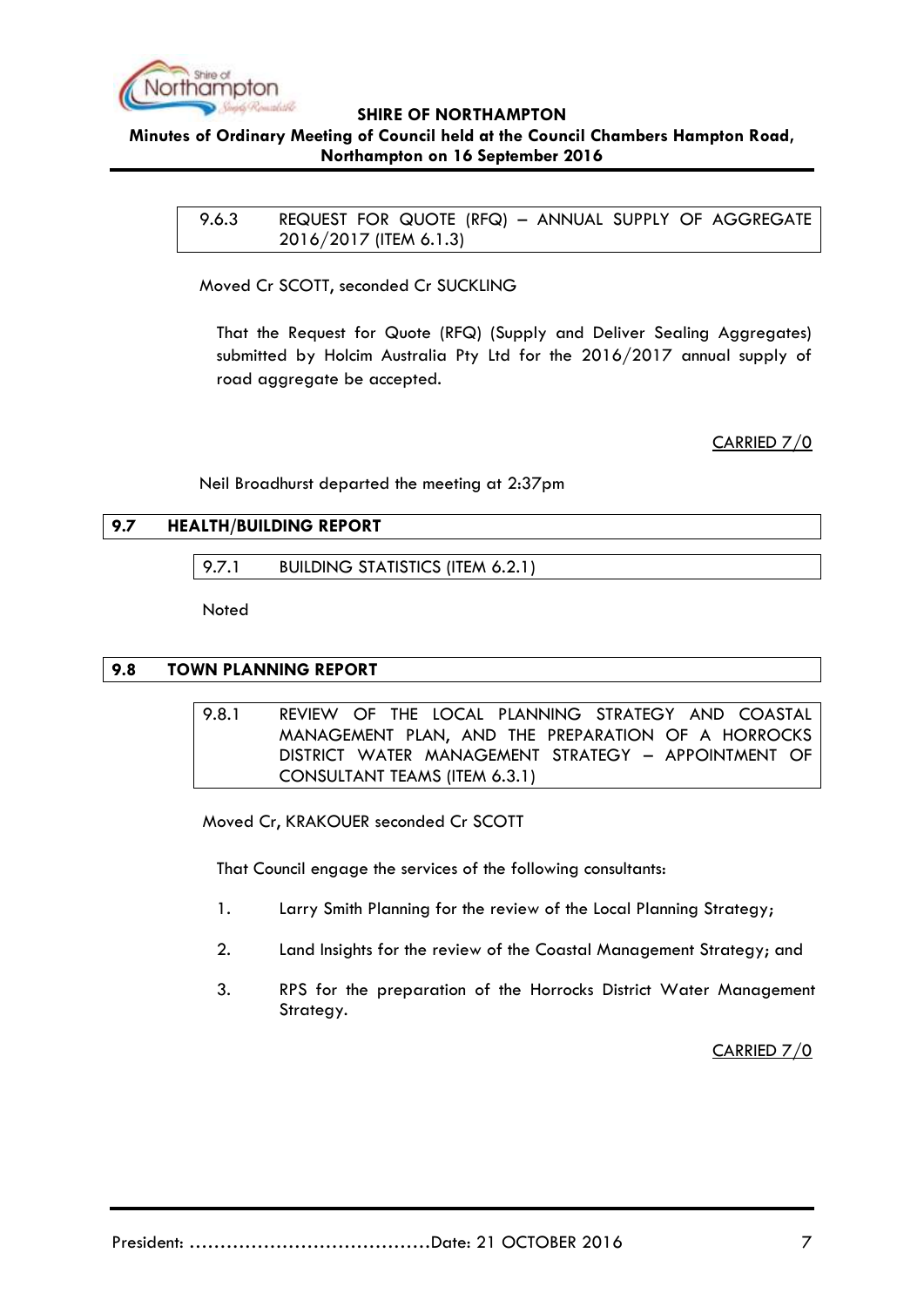

## <span id="page-7-0"></span>**Minutes of Ordinary Meeting of Council held at the Council Chambers Hampton Road, Northampton on 16 September 2016**

9.8.2 ADOPTION OF SCHEME AMENDMENT TO LOCAL PLANNING SCHEME NO. 10 (NORTHAMPTON) – INCLUSION OF TRANSPORTABLE, PREFABRICATED AND RELOCATED BUILDINGS INTO SCHEME (ITEM 6.3.2)

Moved Cr SCOTT, seconded Cr SUCKLING

That Council:

- 1. Endorse the "Schedule of Submissions" for Amendment No. 4 to Local Planning Scheme No. 10 as attached to Item 6.3.2 of the September Town Planning Report 2016;
- 2. Pursuant to Part 5 of the Planning and Development Act 2005 (as amended) adopt for final approval Amendment No. 4 (Standard Scheme Amendment as per the Planning and Development (Local Planning Schemes) Regulations 2015) to Local Planning Scheme No. 10 - Northampton without modification; and
- 3. Refer the Standard Scheme Amendment to the Department of Planning and seek final approval of the Scheme Amendment from the Minister for Planning.

## Advice Note:

- 1. Scheme Amendment No. 4 of the Local Planning Scheme No. 10 is considered a Standard Scheme Amendment for the following reasons:
	- a) the amendment would have minimal impact on land in the scheme area that is not the subject of the amendment; and
	- b) the amendment does not result in any significant environmental, social, economic or governance impacts in the scheme area.

CARRIED 7/0

## <span id="page-7-1"></span>9.8.3 SUMMARY OF PLANNING INFORMATION ITEMS (ITEM 6.3.3)

**Noted**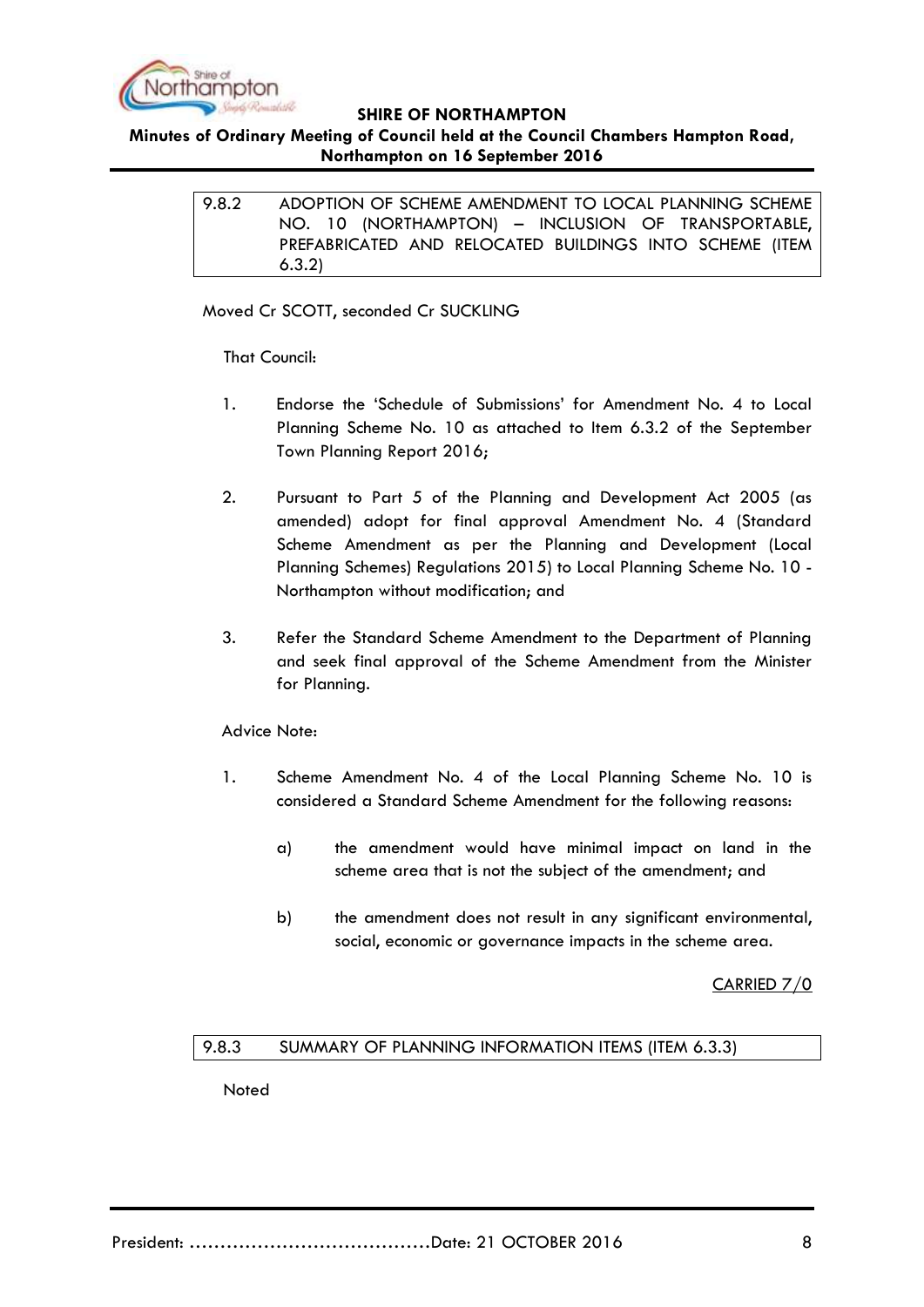

## <span id="page-8-0"></span>**Minutes of Ordinary Meeting of Council held at the Council Chambers Hampton Road, Northampton on 16 September 2016**

| 9.8.4 | PROPOSED EXTRACTIVE INDUSTRY (HARD ROCK QUARRY) STANDARD |
|-------|----------------------------------------------------------|
|       | OPERATIONS - LOTS 29, 52 AND 7890 (NO. 199) HATCH ROAD,  |
|       | BOWES (ITEM 6.3.4)                                       |

The Council Agenda motion relating to this item was amended for the purpose of modifying conditions to address applicant and landowner requests.

Moved Cr HOLT, seconded Cr SUCKLING

That Council grant formal development approval for the establishment of an Extractive Industry upon Lots 29, 52 & 7890 Hatch Road, Bowes subject to compliance with the following conditions:

- 1. Development shall be in accordance with the received Management Plan for a standard quarry only, and shall be subject to any modifications required as a consequence of any condition(s) of this approval. The endorsed Management Plan shall not be modified or altered without the prior written approval of the Local Government;
- 2. If the development, the subject of this approval, is not substantially commenced within a period of 2 years after the date of determination, the approval shall lapse and be of no further effect;
- 3. This approval authorises the use of Lots 29, 52 & 7890 Hatch Road, Bowes for the purposes of Extractive Industry to continue for a period of 10 years from the date of the planning approval, (any extension beyond this time will require the further consideration of Council);
- 4. The development is restricted to excavating a maximum of 200,000 tonne of product per year;
- 5. A minimum setback distance of 50 metres to all bunds shall be maintained from the road frontages to Hatch and Starling Roads and to any rivers or creeklines within the vicinity of the quarry, with a 5.0m wide tree planting program being established within the 50 metre setback area around the external perimeter of the proposed quarry within 12 months from commencement of works on-site;
- 6. The proponent is to install and maintain appropriate fencing around the perimeter of the proposed quarry which is compatible with the scenic rural nature of the adjoining land, to the approval of the Local Government;
- 7. The permitted hours of operation for the development, inclusive of the on-site operation of the Extractive Industry and all associated vehicle movements, shall be: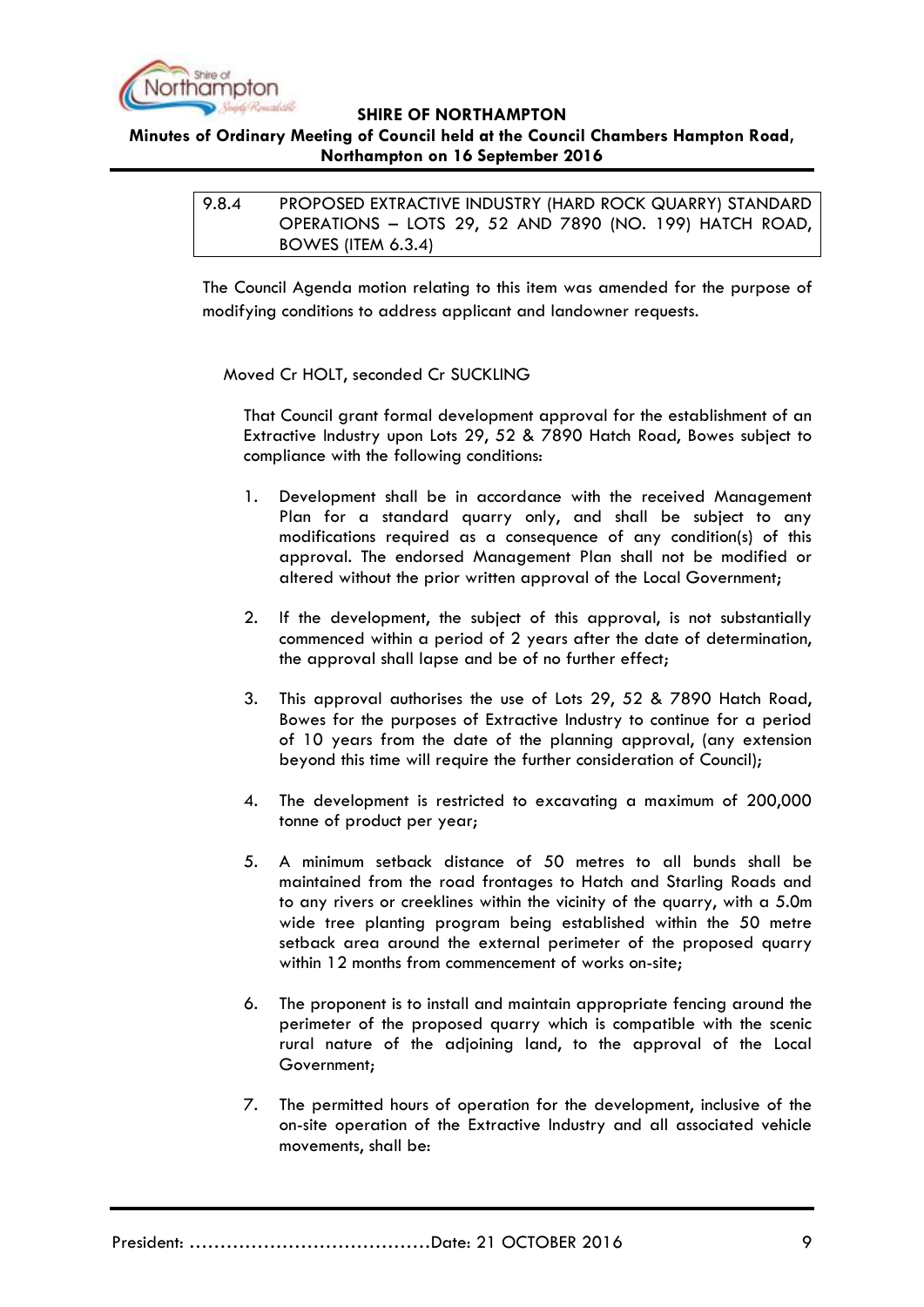

#### **Minutes of Ordinary Meeting of Council held at the Council Chambers Hampton Road, Northampton on 16 September 2016**

Monday to Saturday – 7:00am to 5:00pm; Sundays and Public Holidays – no operations.

Permitted hours for blasting is between 9:00am to 2:00pm

- 8. The proponent is to submit and adhere to a Bushfire Management Plan prepared to the requirements of *State Planning Policy 3.7 – Planning in Bushfire Prone Areas* to the approval of the Local Government prior to commencement of works onsite;
- 9. The location, design, construction and maintenance of the intersection (and approaches to the intersection) of Hatch Road and the North West Coastal Highway shall be to the approval of Main Roads WA and the Local Government, with all costs to be met by the proponent;
- 10. The installation of warning/safety signage along North West Coastal Highway and Hatch Road to the approval of Main Roads WA and the Local Government, with all costs to be met by the proponent;
- 11. The applicant shall upgrade Hatch Road to a minimum bitumen seal of 10 metre width from the intersection of Hatch Road and the North West Coastal Highway to a minimum distance of 100m past the entry point of the quarry site, with the provision of a slip lane adjacent to the quarry exit point, with all costs to be met by the proponent;
- 12. The proponent is to contribute to the maintenance of Hatch Road by way of a negotiated/agreed annual payment to the Local Government based on the number of "loaded truck" truck movements. The agreement is to be prepared by the Local Government's appointed Solicitor at the proponent's expense;
- 13. Arrangements being made with the Local Government for the upgrading of Elephant Hill Lookout loop road to match new Hatch Road profile;
- 14. Arrangements being made with the Local Government and Main Roads WA for an appropriate solution to the safe delivery of school bus children that addresses landowners" concerns and requirements, to the satisfaction of the Local Government;
- 15. The applicant is to cease all truck movements along Hatch Road from or to the quarry during designated school bus drop off and pick up times;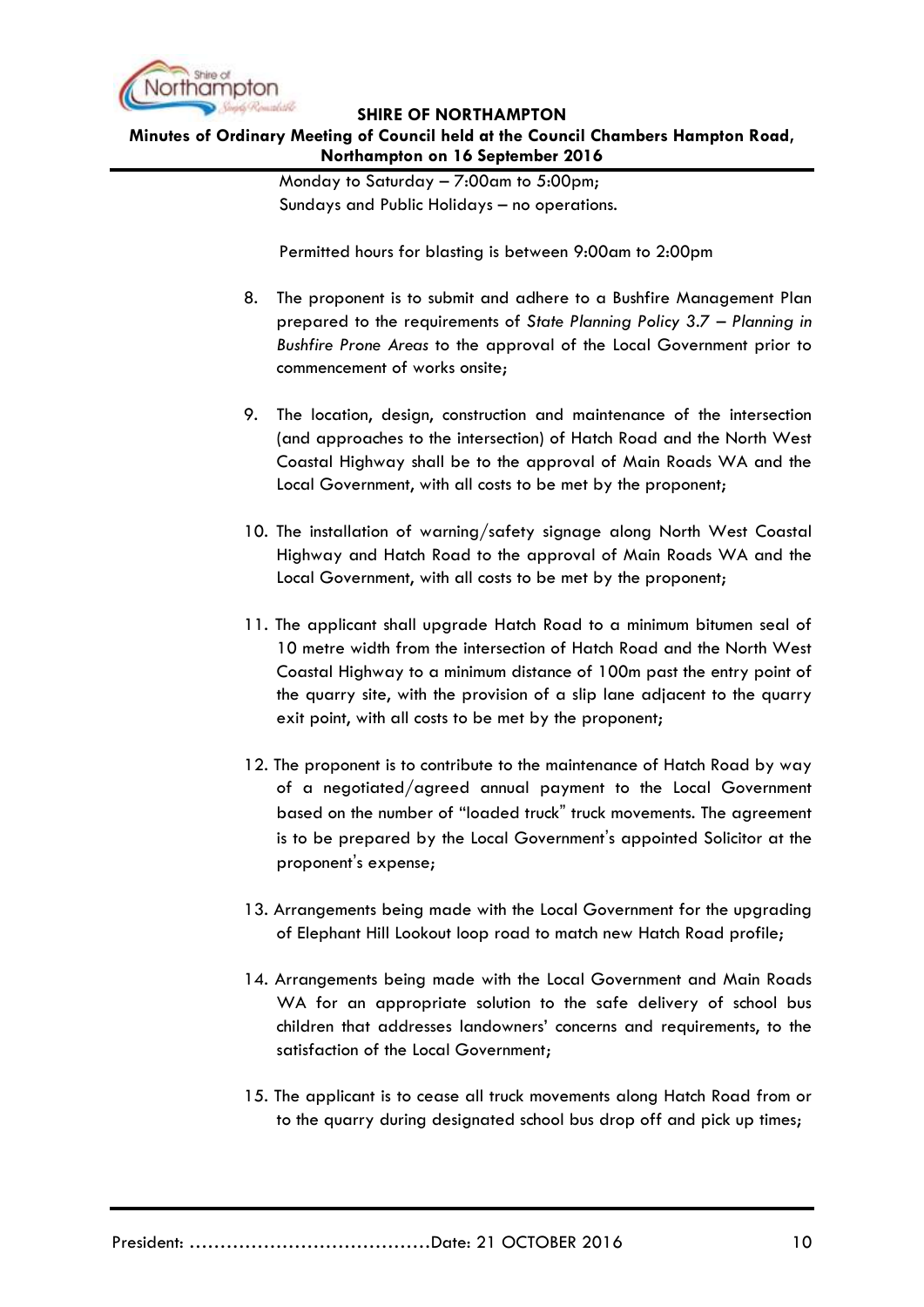

- 16. The crossover between the property gates and Hatch Road pavement shall be constructed to a bitumen standard consistent with the road surface and in accordance with Local Government specifications, with all costs to be met by the proponent;
- 17. The construction and maintenance of the internal roads and vehicle manoeuvring areas shall be to the approval of the Local Government, with all costs to be met by the proponent;
- 18. The car parking area adjacent to the site office shall be constructed to a compacted gravel standard and suitably drained in accordance with Local Government specifications;
- 19. The proposed site office shall be connected to a potable drinking water supply based on rainwater catchment with a minimum storage capacity to be determined in liaison with the local government;
- 20. The proposed site office shall be connected to an on-site effluent disposal system that is located, designed and installed to the approval of the Local Government;
- 21. A building permit for the proposed office shall be issued by the local government prior to installation;
- 22. The proponent is to implement and maintain reporting mechanisms and monitoring for noise and dust (and other) complaints throughout the duration of the operation of the development. In the event of a substantiated complaint being received the applicant is required to demonstrate mitigation response(s) to the approval of the Local Government. Such response(s) will be treated as conditions of approval/required modifications to the Management Plan;
- 23. A copy of all complaints and the associated response(s) are to be provided to the Local Government for its information and records;
- 24. Reports relating to the monitoring of noise and dust emissions are to be forwarded to the Local Government every 3 months for its information and records;
- 25. Perimeter bunding is to be constructed to a minimum of 8m in height and is to be installed prior to the commencement of the Extractive Industry and thereafter maintained to the approval of the Local Government and the Department of Environment Regulation;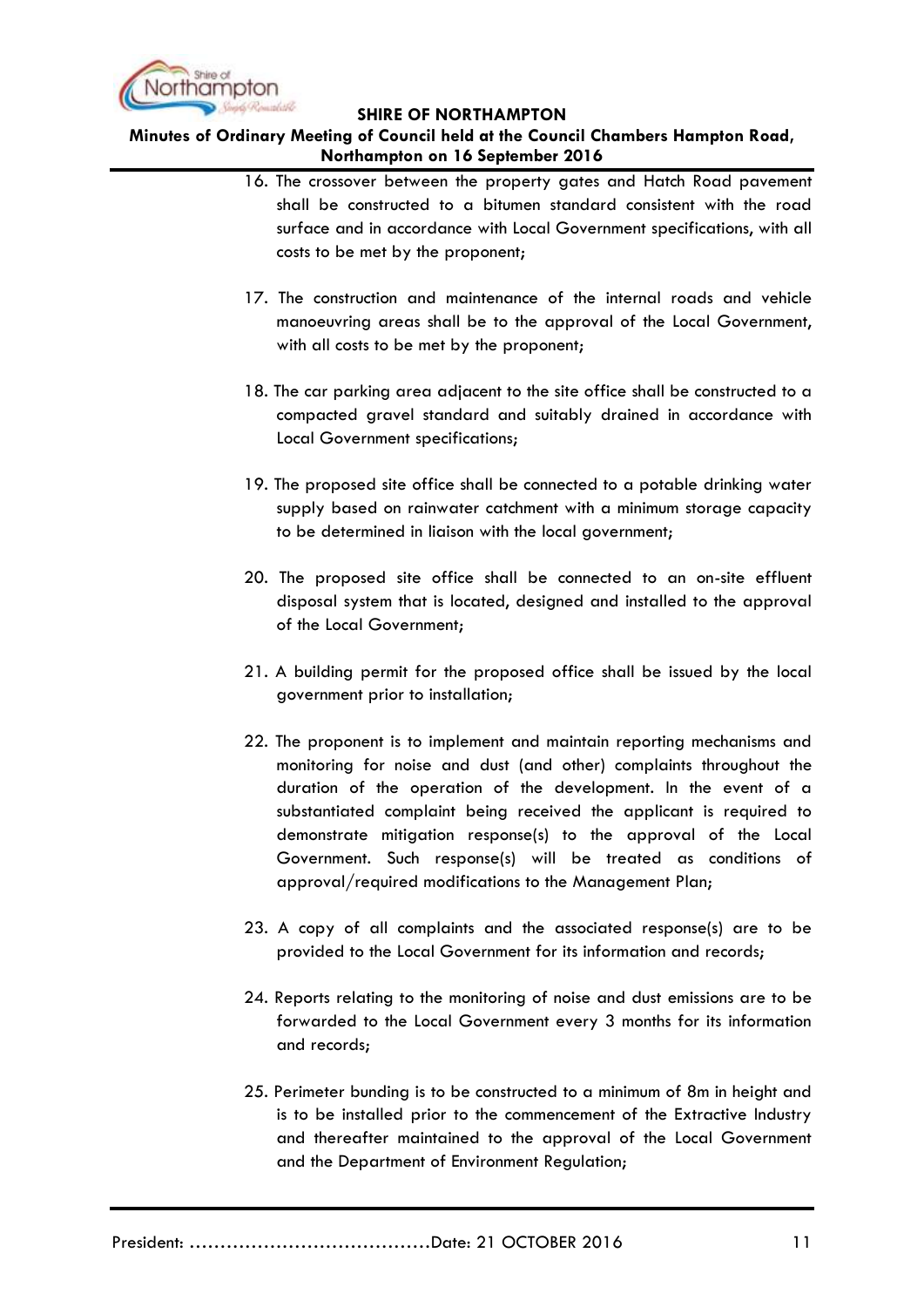

- 26. The crushing plant shall, at all times, be located in a position that provides the best screening, noise attenuation and safety for landowners and employees, to the satisfaction of the local government;
- 27. Noise auditing is to be undertaken, with all costs to be met by the proponent, in accordance with the following:
	- (a) A noise audit is to be undertaken which includes noise monitoring and acoustic analysis at locations determined by the local government including Oakabella Homestead and two other nearby locations, to assist in ensuring the development's compliance with the Environmental Protection (Noise) Regulations 1997;
	- (b) A noise audit is to be undertaken at the commencement of operations upon the site, following the construction phase of the development;
	- (c) Should a noise audit recommend that any measure(s) require to be undertaken by the proponent to reduce any noise level or impact, the proponent shall comply with any such recommendation, with all costs to be met by the proponent and all works at the site are to cease until the noise level breach has been resolved;
	- (d) This condition does not prevent the Local Government from requiring the proponent to undertake additional noise audits, acoustic analysis or noise measurements at any time as directed, should the operations upon the site be altered or circumstances surrounding the development site change (e.g. construction of new dwellings within 1000m of the site).
- 28. The proponent is to undertake off-site dust monitoring at sensitive premises as directed by the local government with all costs to be met by the proponent;
- 29. Should dust emission levels at monitoring locations at any time exceed the requirements of the DER regulations as a result of quarrying activities, operations shall cease immediately, until such time that emissions are reduced to acceptable levels, to the satisfaction of the DER;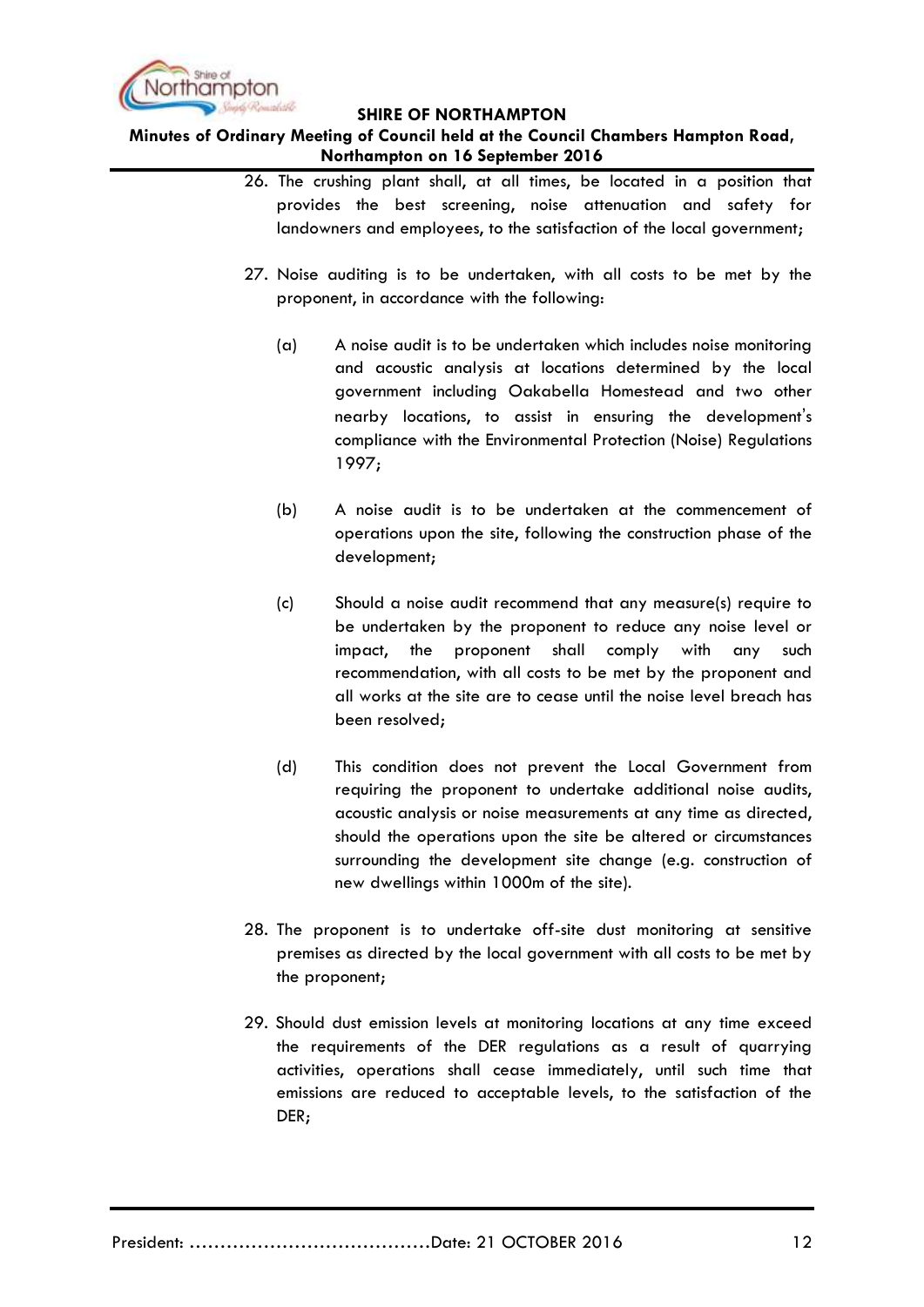

- 30. All buildings and at-risk structures, including cement tanks, within a 1,500m radius of the quarry site, are to be inspected by a structural engineer and a subsequent detailed report provided to each landowner and the Local Government prior to commencement of blasting operations, to the approval of the Local Government, at the expense of the proponent;
- 31. In the event that damage is caused to any of the inspected buildings and at risk structures in association with the operations of the Extractive Industry, the damage shall be repaired at the expense of the proponent to the satisfaction of the Local Government;
- 32. In the event of damage to Oakabella Homestead or its associated outbuildings, the proponent shall cease blasting and engage a structural engineer with proven heritage experience to undertake an assessment. In the event that damage has occurred, the proponent shall engage a heritage architect to restore and repair any damage, with such works referred to the Office of Heritage prior to the commencement of these works;
- 33. Local plant species, or similar native varieties, shall be selected and used for the rehabilitation of quarry benches, and for all vegetative plantings within the lot boundaries, and rehabilitation shall be in accordance with the endorsed Management Plans;
- 34. The applicant shall take all reasonable measures to ensure that road closures for blasting activities do not interfere with the passage of emergency vehicles or other vehicles in the event of a life-threatening situation;
- 35. The timing of road closures of Hatch and Starling Roads for blasting activities shall be determined in consultation with, and to the approval of, the Local Government's Chief Executive Officer and notification shall be given to adjoining landowners and local road users, with a minimum of seven days notice by way of written notification;
- 36. Should the operation of the Extractive Industry cause any off-site water impacts, the proponent shall be responsible at its expense to remedy the situation to the satisfaction of the Local Government;
- 37. Post closure requirements shall become applicable upon the earlier of the following events: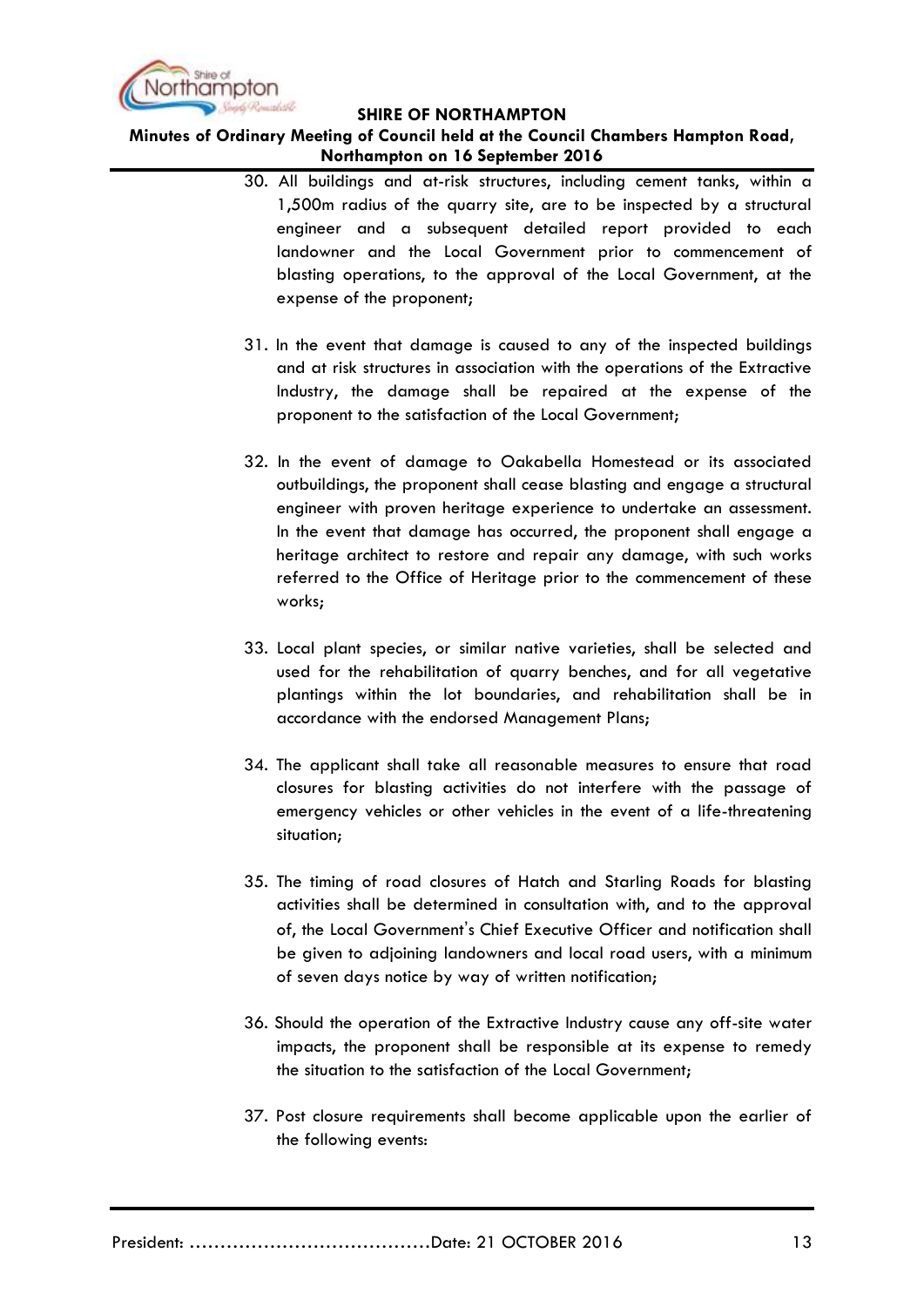

## **Minutes of Ordinary Meeting of Council held at the Council Chambers Hampton Road, Northampton on 16 September 2016**

- (a) acknowledgement by the proponent that extractive activities are completed; or
- (b) (unless the proponent obtains a fresh development approval for the extractive industry) the Local Government advises that it deems the extractive industry to have been effectively completed.

#### Advice Notes:

- i. Where an approval has so lapsed, no development/land use shall be carried out without the further approval of the local government having first been sought and obtained.
- ii. In relation to Condition 9, the proponent is required to submit to Main Roads WA a Traffic Assessment based on the WA Planning Commissions *Transport Impact Assessment Guidelines* to guide the necessary requirements for the upgrade of the intersection.
- iii. In relation to condition 37, the local government many only so deem where it has sought in writing Documented Proof of Continuance from the last-known operator (copied to the owner), and such Documented Proof has not been provided within 3 months of being requested. It is the proponent's responsibility to keep Documented Proof.

"Continuance" for the purpose of this clause means that the cartage of extracted material from the site has not fallen below 50 truckloads in each year for the period of two years preceding the local government seeking Documented Proof of Continuance.

"Documented Proof" means cartage records or the like containing at least the following details:

- (a) the date of cartage;
- (b) the approximate volume of cartage;
- (c) the destination of cartage;
- (d) if the operator owned the truck used, the registration number and driver of the truck, the destination and the customer; and
- (e) if the operator did not own the truck used, the business to which the truck belonged.

No person shall forge or falsely modify records documents for the purpose of creating or facilitating Documented Proof.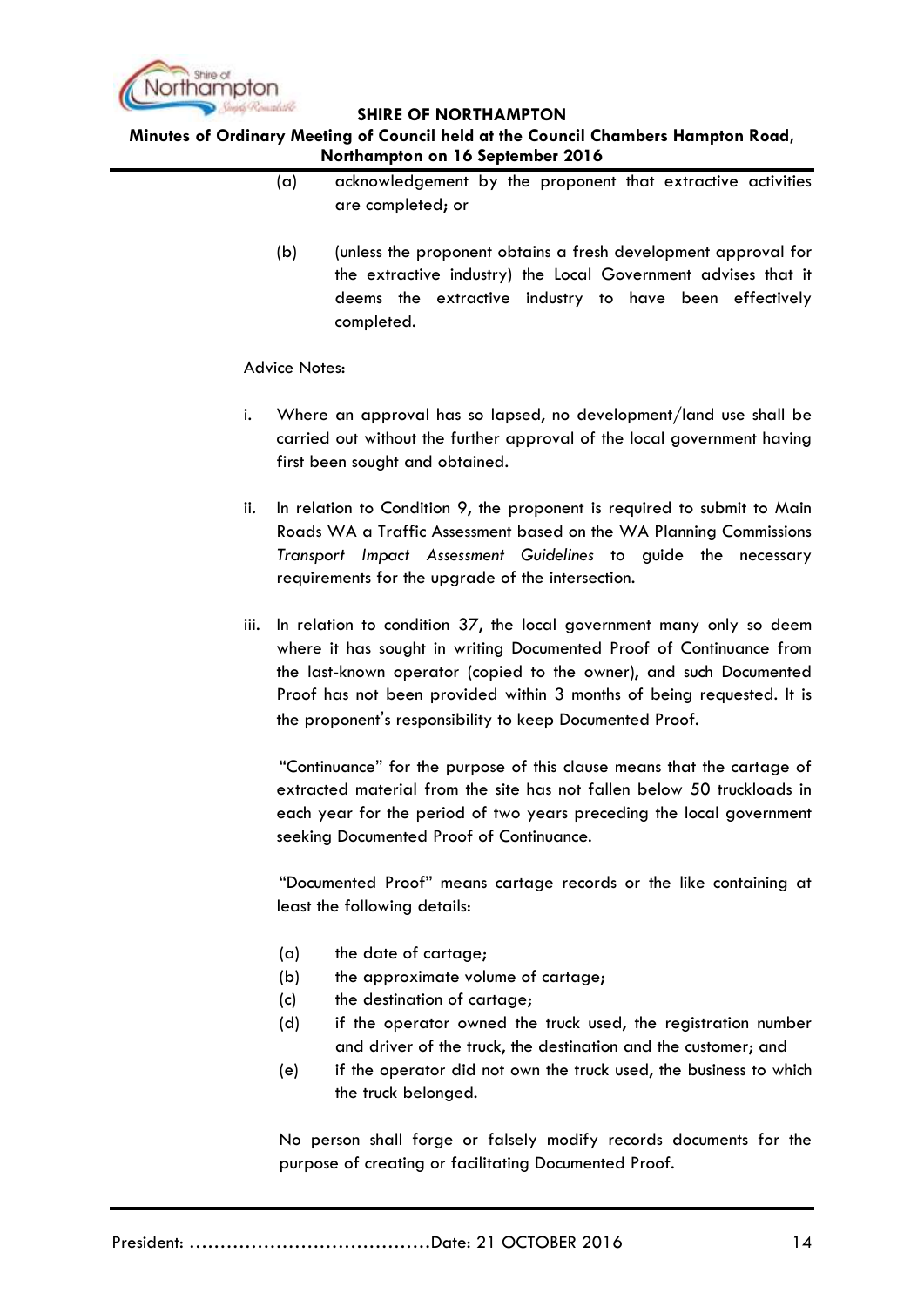

**Minutes of Ordinary Meeting of Council held at the Council Chambers Hampton Road, Northampton on 16 September 2016**

- iv. The clearing of remnant vegetation is to be in accordance with the requirements of the Department of Environment Regulation;
- v. The applicant is advised that the local government strongly supports the formation of a Community Reference Group guided by an independent facilitator to minimise potential conflicts between community and operations e.g. appropriate timing for road closures associated with blasting operations;
- vi. The applicant is advised that this planning approval does not negate the requirement for any additional approvals which may be required under separate legislation. It is the responsibility of the proponent to obtain any additional approvals required before the development/use lawfully commences;
- vii. Weed Management standards and ongoing monitoring are to be undertaken by the proponent to the satisfaction of the Department of Agriculture and Food WA;
- viii. A Section 5C "Licence to Take Groundwater' is required if groundwater is being used from the existing bore or other water source on-site or other groundwater well off-site;
- ix. Any damage to the road pavement of North West Coastal Highway, including the surface, by reason of use of the road in connection with the development is to be repaired to the approval of Main Roads WA with all costs to be met by the proponent
- x. If an applicant is aggrieved by this determination, there is a right (pursuant to the Planning and Development Act 2005) to have the decision reviewed by the State Administrative Tribunal. Such application must be lodged within 28 days from the date of determination.

MOTION LOST 3/4 Cr Krakouer, Cr Scott, Cr Stanich and Cr Carson voted against the motion

Moved Cr STANICH, seconded Cr CARSON

That Council not adopt the officer recommendation, for the reason that the proposed standard operations of the hard rock quarry does not comply with Clause 5.2 of the *Shire of Northampton Local Planning Policy – Extractive Industry,* in that Council is not satisfied that the proposal guarantees the protection of water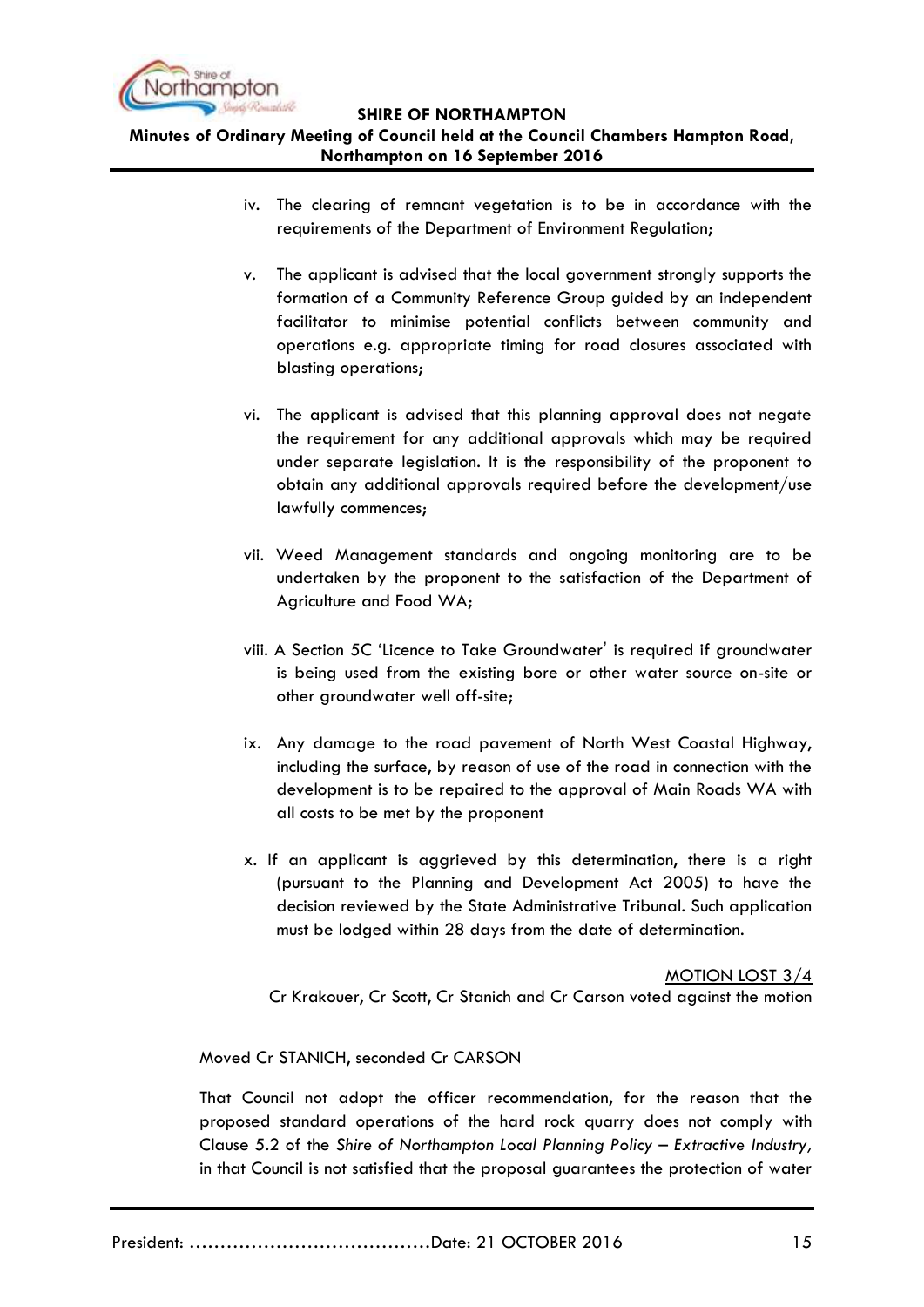

## **Minutes of Ordinary Meeting of Council held at the Council Chambers Hampton Road, Northampton on 16 September 2016**

resources for the adjoining landowners who are reliant upon the groundwater resources in this area.

Advice Note:

1. If an applicant is aggrieved by this determination, there is a right (pursuant to the *Planning and Development Act 2005*) to have the decision reviewed by the State Administrative Tribunal. Such application must be lodged within 28 days from the date of determination.

CARRIED 5/2

## <span id="page-15-0"></span>9.8.5 LAND EXCHANGE (ROAD CLOSURE AND WIDENING) - KALBARRI (ITEM 6.3.5)

Moved Cr STANICH, seconded Cr HOLT

That Council pursuant to section 58 of the Land Administration Act 1997 (as amended) initiate road closure action for the Red Bluff Beach Road reserve as shown upon Concept Plan 217A dated 17 June 2016.

CARRIED 7/0

#### <span id="page-15-2"></span><span id="page-15-1"></span>**9.9 FINANCE REPORT**

#### 9.9.1 ACCOUNTS FOR PAYMENT (ITEM 6.4.1)

Moved Cr SCOTT, seconded Cr CARSON

That Municipal Fund Cheques 21008 to 21022 inclusive totalling \$23,904.01, Municipal EFT payments numbered EFT15427 to EFT15526 inclusive totalling \$415,612.74, Trust Fund Cheques 2161 to 2163, totalling \$10,960.00, Direct Debit payments numbered GJ02002 to GJ0208 inclusive totalling \$209,976.00 be passed for payment and the items therein be declared authorised expenditure.

#### CARRIED BY AN ABSOLUTE MAJORITY 7/0

#### <span id="page-15-3"></span>9.9.2 MONTHLY FINANCIAL STATEMENTS AUGUST 2016 (ITEM 6.4.2)

Moved Cr SCOTT, seconded Cr SUCKLING

That Council adopts the Monthly Financial Report for the period ending 31 August 2016.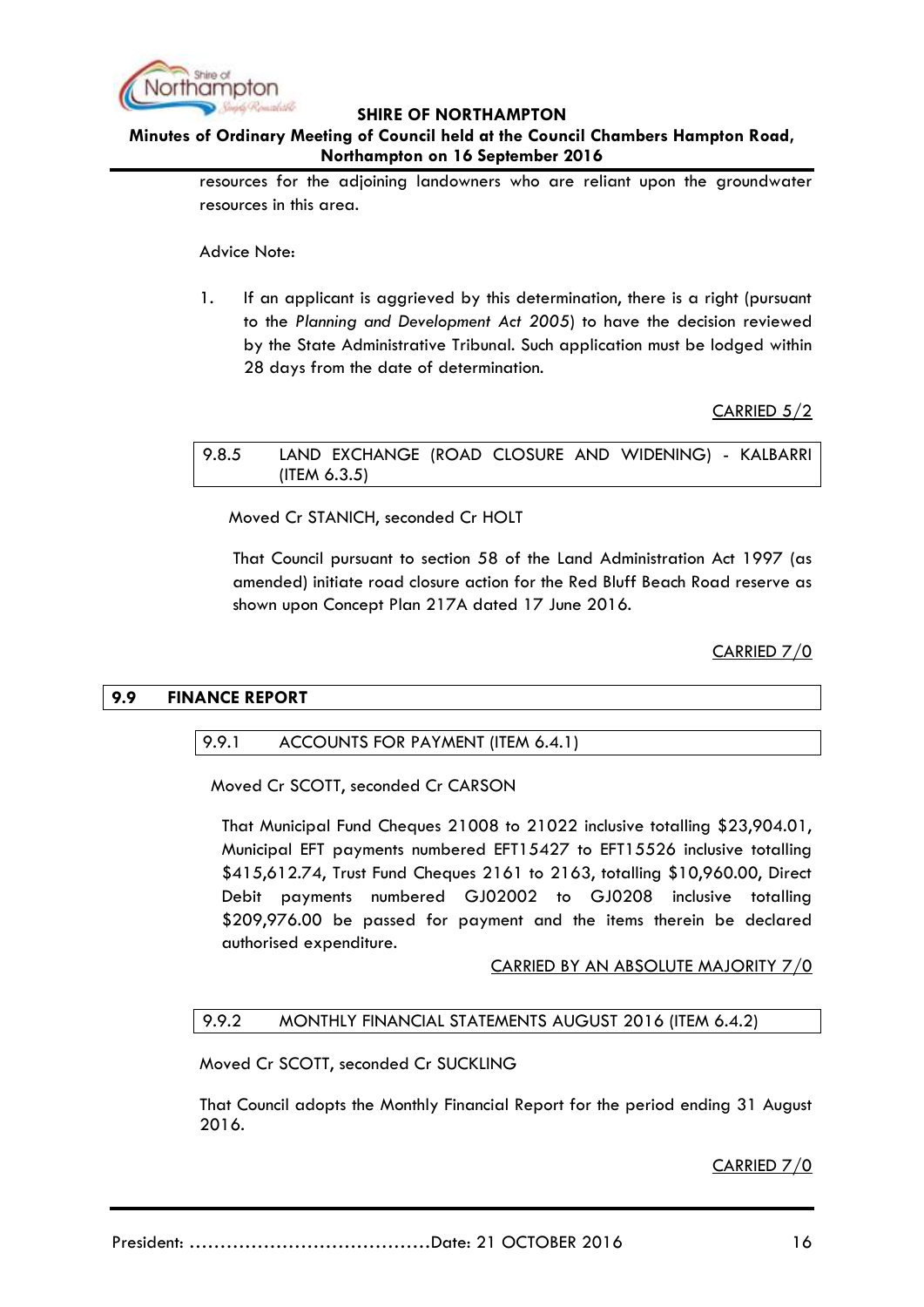

## <span id="page-16-0"></span>**SHIRE OF NORTHAMPTON Minutes of Ordinary Meeting of Council held at the Council Chambers Hampton Road, Northampton on 16 September 2016**

9.9.3 WAIVE OF 2016/2017 RATES – HALFWAY BAY (ITEM 6.4.3)

Moved Cr SUCKLING, seconded Cr SCOTT

That Council in accordance with section 6.47 of the Local Government Act 1995 waive the rates for the camp leases designated as 1-31Half Way Bay on Reserve 34945.

## CARRIED BY AN ABSOLUTE MAJORITY 7/0

#### ADJOURNMENT

Council adjourned at 2:41pm.

Meeting reconvened at 2:51pm with the following in attendance:

Cr Simkin, Cr Scott, Cr Carson, Cr Stanich, Cr Suckling, Cr Holt, Cr Krakouer, Garry Keeffe, Grant Middleton and Debbie Carson.

## <span id="page-16-2"></span><span id="page-16-1"></span>**9.10 ADMINISTRATION & CORPORATE REPORT**

9.10.1 TENDER – KALBARRI TENNIS, NETBALL & BASKETBALL COURTS (ITEM 6.5.1)

Moved Cr SIMKIN, seconded Cr SCOTT

That Council accept the tender from West Coast Synthetics to provide an acrylic playing surface for multipurpose courts at Kalbarri, to the amount of \$288,300 exc GST.

CARRIED 7/0

#### <span id="page-16-3"></span>9.10.2 EXPRESSIONS OF INTEREST – PLAYING LIGHTS, KALBARRI TENNIS, NETBALL & BASKETBALL COURTS (ITEM 6.5.2)

Moved Cr HOLT, seconded Cr STANICH

That Council accept the expression of interest from Gantheume Bay Electrical to provide playing lights for the multipurpose courts at Kalbarri, to the amount of \$67,690 exc GST.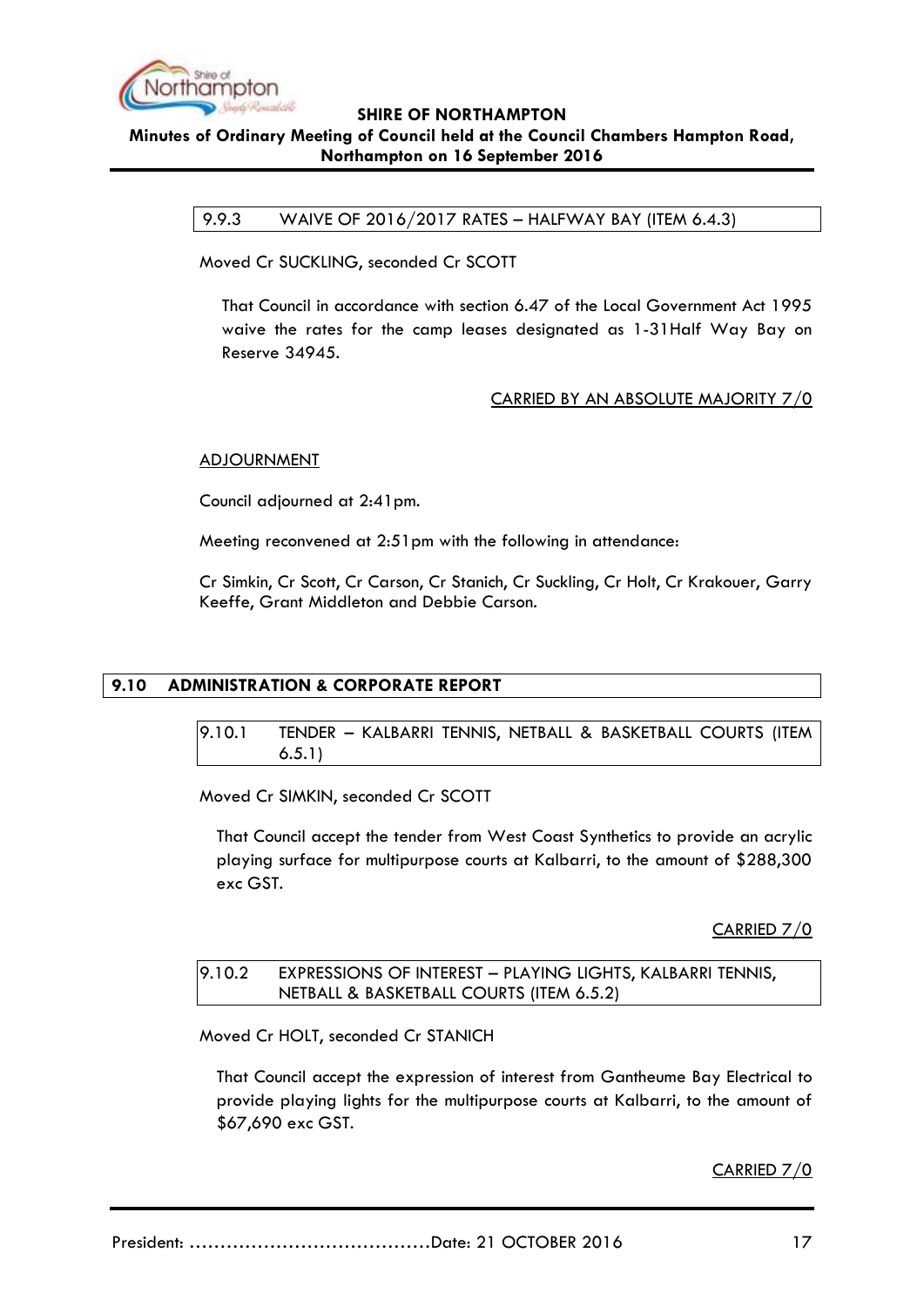

#### <span id="page-17-0"></span>**Minutes of Ordinary Meeting of Council held at the Council Chambers Hampton Road, Northampton on 16 September 2016**

9.10.3 LEASE OF COUNCIL CONTROLLED PROPERTY (ITEM 6.5.3)

Moved Cr SCOTT, seconded Cr STANICH

That Council:

- 1. Approve the lease at a peppercorn rent of Lot 1 Onslow Street, Northampton, to the Northampton Men"s Shed Inc and that the lease be entered into when the outcome of their grant application for the construction of a workshop is known.
- 2. Approve the lease at a peppercorn rent of a portion of crown reserve 48528, Nanda Drive, Kalbarri, to the Kalbarri Men"s Shed Inc and that the lease be entered into when the outcome of their grant application for the construction of a workshop is known.

CARRIED 7/0

<span id="page-17-1"></span>

|  | 9.10.4 |  | LAND TENURE - NORTHAMPTON RSL (ITEM 6.5.4) |  |  |
|--|--------|--|--------------------------------------------|--|--|
|--|--------|--|--------------------------------------------|--|--|

Moved Cr SUCKLING, seconded Cr SIMKIN

That Council progress with the transfer of Lot 123 Hampton Road into the ownership of the Northampton Shire Council and enter into a Deed to set out the conditions of the transfer of the land and securing continued use by the RSL.

## CARRIED 7/0

<span id="page-17-2"></span>9.10.5 PROPOSED COMMUNITY CONCERTS – NORTHAMPTON AND KALBARRI – HOSTING RAY RYDER (ITEM 6.5.5)

Moved Cr SCOTT, seconded Cr HOLT

That Council advise the proponent that although it supports the concerts and music workshops and can see benefits for our communities, the Council has concerns with possible financial liability in the organising of the events and further could take considerable staff time which is beyond our current staff resources, therefore the Council will not undertake the seeking of grant funding and planning of the concerts and music workshops as requested.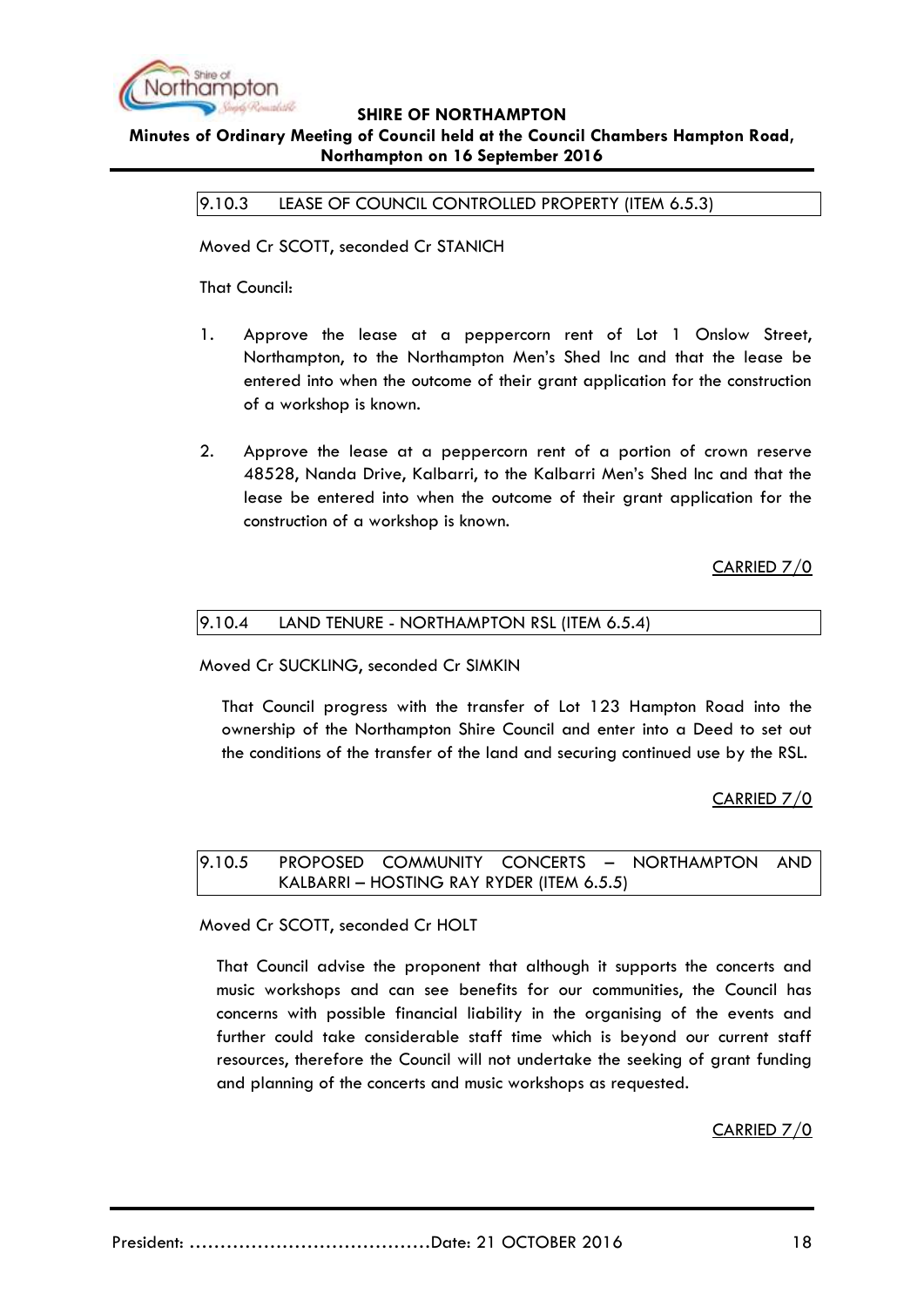

**Minutes of Ordinary Meeting of Council held at the Council Chambers Hampton Road,** 

#### **Northampton on 16 September 2016**

## <span id="page-18-0"></span>**9.11 SHIRE PRESIDENT'S REPORT**

Since the last Council meeting Cr Simkin reported on his attendance at the following:

| 30/8/16 | Western Power meet and greet with new CEO Guy Chalkley |
|---------|--------------------------------------------------------|
|---------|--------------------------------------------------------|

- 31/8/16 Meeting with Boral representatives in Council Chambers
- 31/8/16 Community meeting regarding BORAL application
- 2/9/16 Horrocks Community Centre opening
- 6/9/16 Main Roads meeting regarding Highway Bypass route
- 7/9/16 On-site inspection at proposed BORAL site
- 9/9/16 Meeting with BORAL representatives at Council Chambers

#### <span id="page-18-1"></span>**9.12 DEPUTY SHIRE PRESIDENT'S REPORT**

Since the last Council meeting Cr Scott reported on his attendance at the following:

| 31/8/16 | Meeting with BORAL representatives in Council Chambers |  |
|---------|--------------------------------------------------------|--|
|         |                                                        |  |

- 31/8/16 Community meeting regarding BORAL application
- 2/9/16 Horrocks Community Centre opening
- 7/9/16 On-site inspection at proposed BORAL site

## <span id="page-18-3"></span><span id="page-18-2"></span>**9.13 COUNCILLORS' REPORTS**

9.13.1 CR HOLT

Since the last Council meeting Cr Holt reported on his attendance at:

| 30/8/16 | Western Power meet-and-greet with new CEO Guy Chalkley |
|---------|--------------------------------------------------------|
| 2/9/16  | Horrocks Community Centre opening                      |

#### <span id="page-18-4"></span>9.13.2 CR CARSON

Since the last Council meeting Cr Carson reported on his attendance at:

7/9/16 On-site inspection at proposed BORAL site

## <span id="page-18-5"></span>9.13.3 CR SUCKLING

Since the last Council meeting Cr Suckling reported on her attendance at:

| 31/8/16 | Meeting with BORAL representatives in Council Chambers |
|---------|--------------------------------------------------------|
| 31/8/16 | Community meeting regarding BORAL application          |
| 2/9/16  | Horrocks Community Centre opening                      |
| 7/9/16  | On-site inspection at proposed BORAL site              |